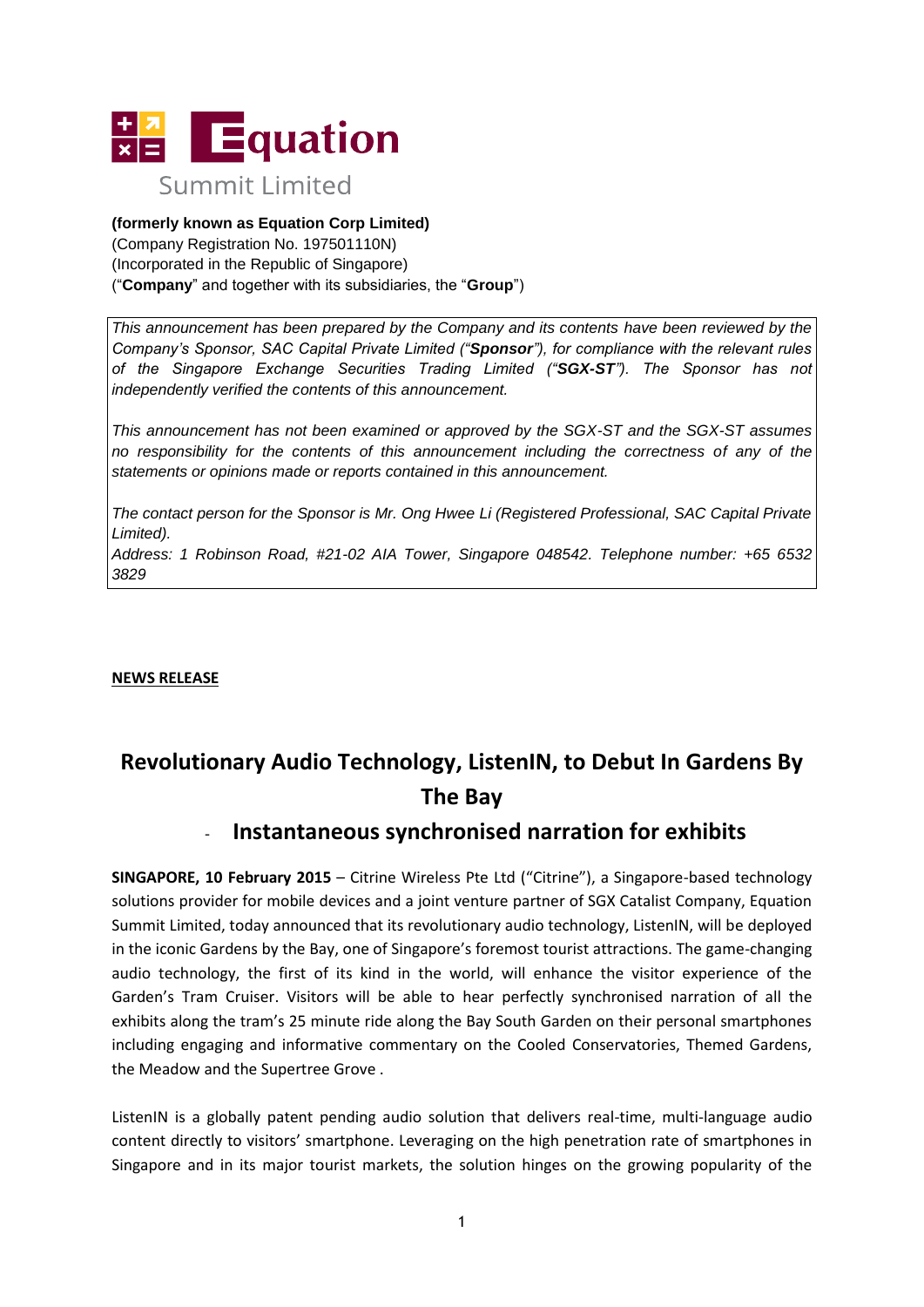concept of "Bring your Own Device or "BYOD." Offering a paradigm shift in the way information is delivered to audiences, ListenIN provides an effective means of audio narration for exhibits while respecting the idea of personal space.

Passengers on Gardens by the Bay's Tram Cruiser will be able to download the ListenIN application conveniently and instantly onto their smartphones. Once the application has been installed, their smartphones will be automatically and precisely synced with the exhibits along the route, enabling them to hear perfectly-timed narrations the minute the tram comes within proximity of the exhibits. With a personalised delivery of content in the language of choice, all the visitor has to do is to enjoy the tram ride and let his smartphone and the ListenIN application do the rest.

Mr Eddie Chng, Chief Executive Officer, Equation Summit Ltd said, "We are proud to collaborate with Gardens by the Bay in this project to implement this technology on their popular Tram Cruiser, after months of rigorous testing. It is a validation of the superiority and uniqueness of our technology that such a world famous attraction has chosen ListenIN to be deployed on one of its most engaging tours. As a Singapore company, we are excited that our technology is first showcased on home soil, although the potential of this technology goes far beyond the local market. Gardens by the Bay is the world premier of our technology which we believe will find a ready audience in the world's tourism market."

With ListenIN, visitors to Gardens by the Bay will have a greater appreciation of the amazing and diverse plants within the grounds in a customised manner. With more than 8.8 million visitors since inception and with visitors coming from all over the world, especially China, there is a need to address their specific needs such as providing multi-language commentary. While the initial audio commentary will be in English and Mandarin to serve the linguistic needs of the major sectors of visitors, the official implementation of the ListenIN audio solution will see the addition of Japanese and Korean narratives, with the potential for more languages to be added to the menu as demand requires.

This disruptive technology, with its easy and seamless implementation and cost-effective maintenance has the potential to obsolete all other existing audio technologies currently in use in museums, parks, aquariums and other kinds of tourist attractions. With BOYD concept a key component of the technology, there is no longer any need for the upkeep of expensive and often unreliable audio devices. With multi-language capabilities, the technology acts as a personal translator for visitors, providing an enhanced experience and opening exciting ways to entertain, educate and engage.

Added Mr Chng, "Our work with Gardens by the Bay will be a calling card for Citrine's bid to penetrate the overseas tourism market. According to the World Tourism Organisation, there were 1,087 million visitor arrivals in 2013 with the statistics for 2014 expected to be 4% to 4.5% higher. In Singapore alone, tourism arrivals reached 13.72 million as at November 2014.<sup>1</sup> The market potential for Citrine is thus immense, given the number of attractions, exhibits and museums there are in the

**.** 

 $<sup>1</sup>$  Todayonline, "Singapore Tourist Arrivals Fall 3.6%". Available:</sup>

http://www.todayonline.com/singapore/singapore-international-tourist-arrivals-fall-36